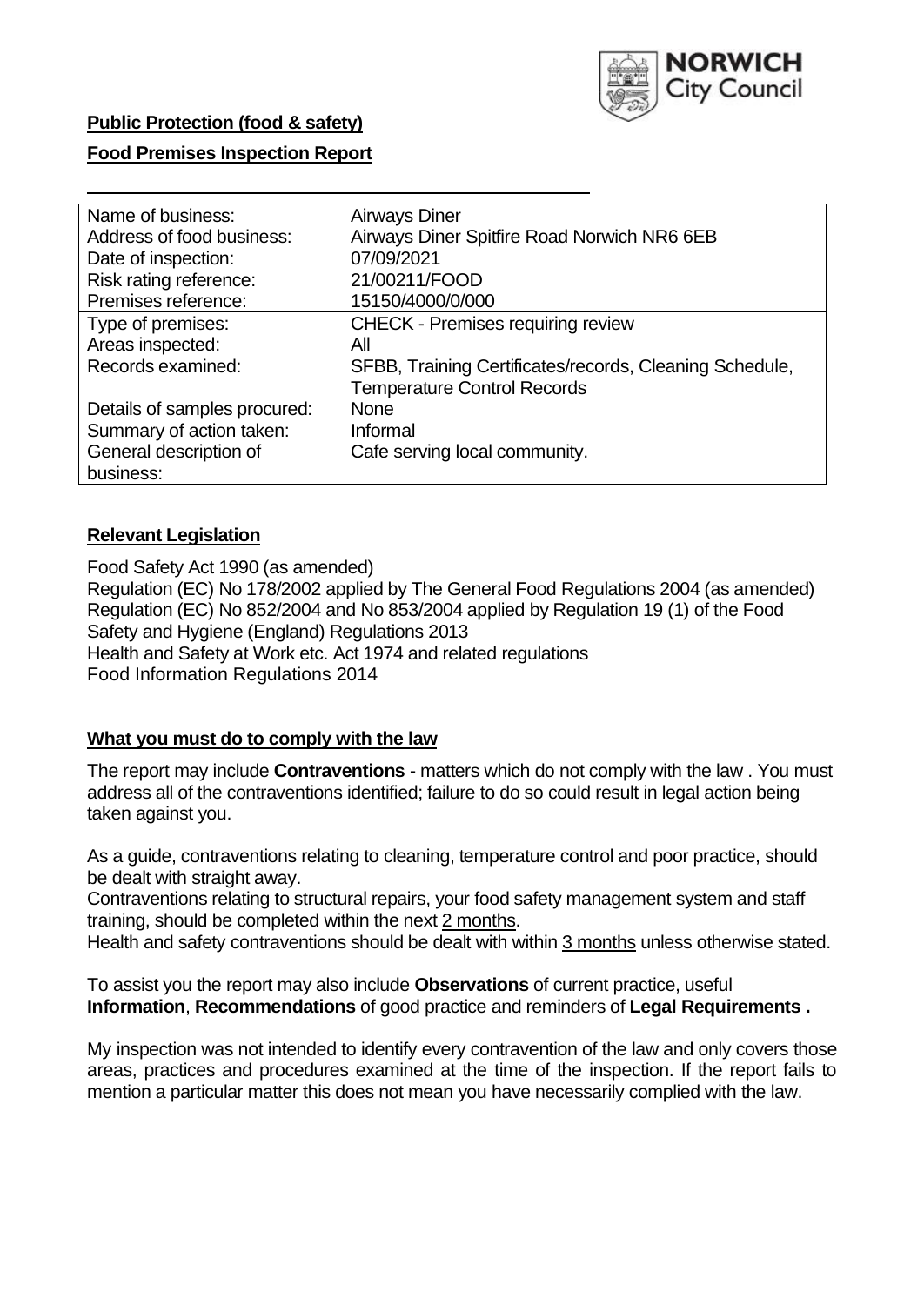# **FOOD SAFETY**

#### **How we calculate your Food Hygiene Rating:**

The food safety section has been divided into the three areas which you are scored against for the hygiene rating: 1. food hygiene and safety procedures, 2. structural requirements and 3. confidence in management/control procedures. Each section begins with a summary of what was observed and the score you have been given. Details of how these scores combine to produce your overall food hygiene rating are shown in the table.

| <b>Compliance Area</b>                     |          |    |          | <b>You Score</b> |               |    |           |    |          |  |  |
|--------------------------------------------|----------|----|----------|------------------|---------------|----|-----------|----|----------|--|--|
| Food Hygiene and Safety                    |          |    |          | $\overline{0}$   | 5             | 10 | 15        | 20 | 25       |  |  |
| <b>Structure and Cleaning</b>              |          |    |          | $\Omega$         | 5             | 10 | 15        | 20 | 25       |  |  |
| Confidence in management & control systems |          |    | $\Omega$ | 5                | 10            | 15 | 20        | 30 |          |  |  |
|                                            |          |    |          |                  |               |    |           |    |          |  |  |
| <b>Your Total score</b>                    | $0 - 15$ | 20 |          | $25 - 30$        | $35 - 40$     |    | $45 - 50$ |    | > 50     |  |  |
| <b>Your Worst score</b>                    | 5        | 10 | 10       |                  | 15            |    | 20        |    |          |  |  |
|                                            |          |    |          |                  |               |    |           |    |          |  |  |
| <b>Your Rating is</b>                      | 5        | 4  | 3        |                  | $\mathcal{P}$ |    |           |    | $\Omega$ |  |  |

Your Food Hygiene Rating is 5 - a very good standard

#### **1. Food Hygiene and Safety**

You have a good track record. There are some minor contraventions which require your attention.Your records are appropriate and generally maintained. Your staff are suitably supervised and trained. **(Score 5)**

000005

#### Contamination risks

**Contravention** The following exposed food to the general risk of cross-contamination with bacteria or allergens or its physical contamination with dirt, foreign objects or chemicals:

- remove clean cutlery near wash hand basin.
- flies were seen circulating in man kitchen.

#### Hand-washing

**Observation** I was pleased to see hand washing was well managed.

#### **2. Structure and Cleaning**

The structure facilities and standard of cleaning and maintenance are all of a good standard and only minor repairs and/or improvements are required. Pest control and waste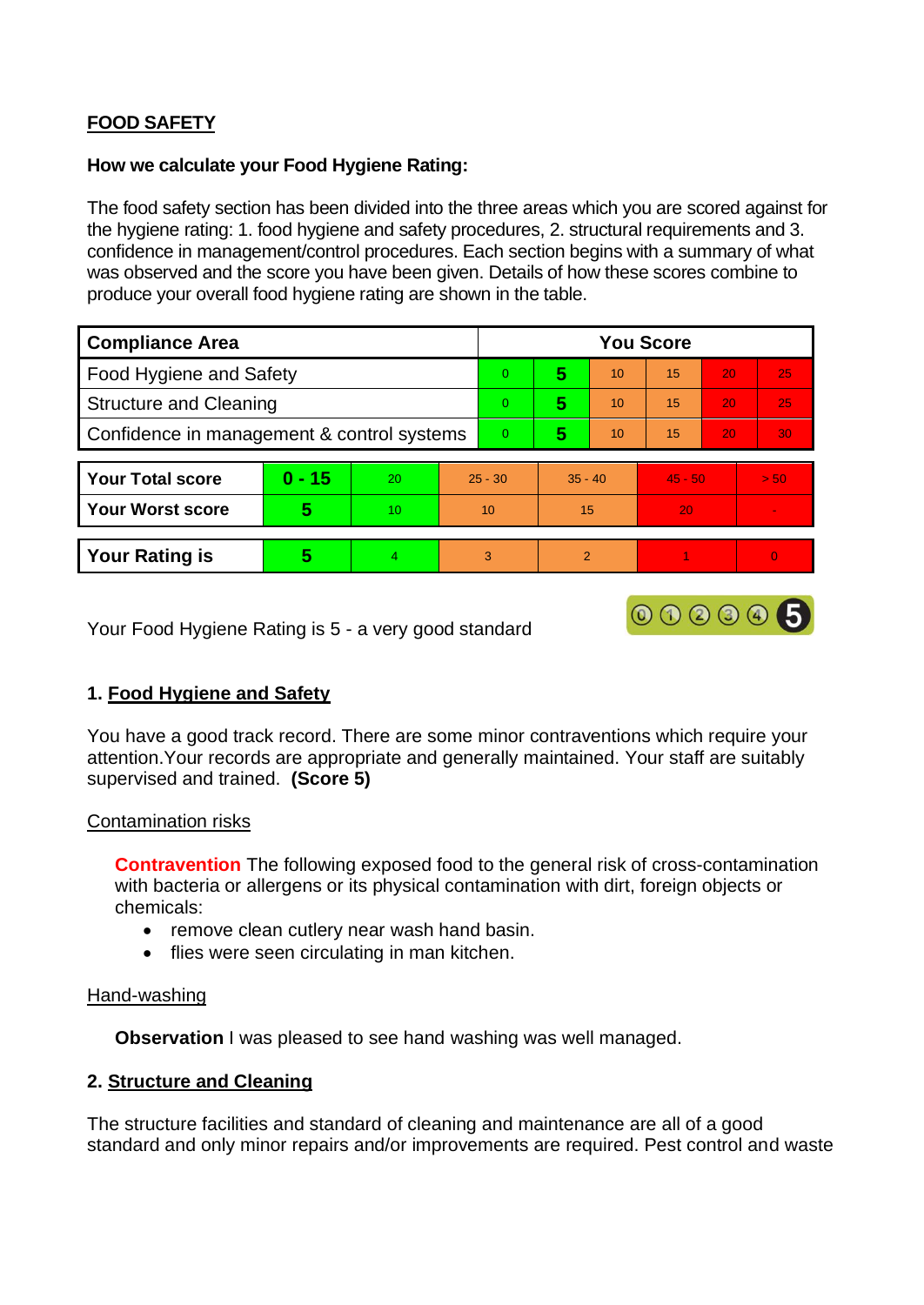disposal provisions are adequate. The minor contraventions require your attention. **(Score 5)**

### Cleaning of Structure

**Contravention** The following items were dirty and require more frequent and thorough cleaning:

• high level cleaning as cobwebs were seen in rear storage area

**Contravention** The following items could not be effectively cleaned and must be covered or made non-absorbent:

• mdf or chipboard shelves

### **Maintenance**

**Contravention** The following had not been suitably maintained and must be repaired or replaced:

• wall surfaces i.e above main couner

## Pest Control

**Contravention** There is evidence of pest activity on the premises::

• flying insects

## **3. Confidence in Management**

You have a good track record. There are some minor contraventions which require your attention.Your records are appropriate and generally maintained. **(Score 5)**

#### Type of Food Safety Management System Required

**Observation** Your SFBB/food safety management system was in place and working well. I was confident you had effective control over hazards to food.

**Observation** You were date labelling perishable foods appropriately and could demonstrate effective control over food spoilage organisms.

**Observation** You were monitoring (and recording) the temperatures of your fridges and freezers as well as the temperature of cooked/hot-held food and could demonstrate effective systems for controlling bacterial growth and survival.

#### Food Hazard Identification and Control

**Contravention** The following Safer Food Better Business SAFE METHODS are incomplete:

• you had two separate SFBB packs. You need to amalgamate these to have one easy to follow food safety management system.